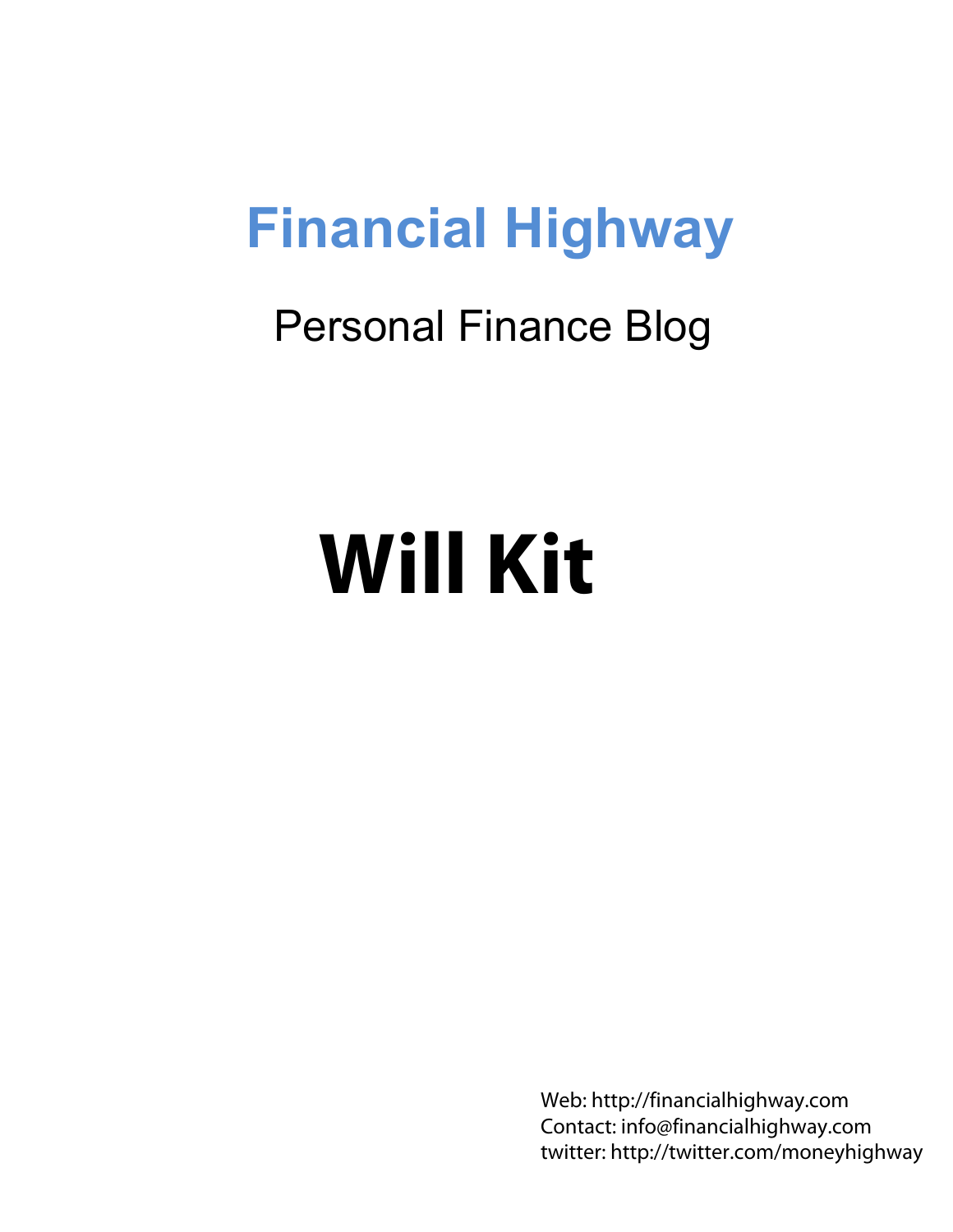#### **Last Will**

|                                                                                                                       | of $\frac{\qquad \qquad \text{made the }$ $\qquad \qquad \text{day of }$ .                  |  |
|-----------------------------------------------------------------------------------------------------------------------|---------------------------------------------------------------------------------------------|--|
|                                                                                                                       | I HEREBY REVOKE all former Wills, Codicils, or other Testamentary Dispositions by me at any |  |
|                                                                                                                       | time and declare this to be and contain my Last Will and Testament.                         |  |
|                                                                                                                       | I APPOINT                                                                                   |  |
|                                                                                                                       |                                                                                             |  |
|                                                                                                                       |                                                                                             |  |
| and Testament.                                                                                                        |                                                                                             |  |
|                                                                                                                       | BUT IF my said Executor should refuse to act or predecease me THEN I APPOINT                |  |
| <u> 1989 - Johann Barn, mars and de Branch Barn, mars and de Branch Barn, mars and de Branch Barn, mars and de Br</u> |                                                                                             |  |
|                                                                                                                       |                                                                                             |  |

**I DIRECT** all my just debts, funeral and testamentary expenses to be paid and satisfied by my Executor as soon as conveniently may be after my death.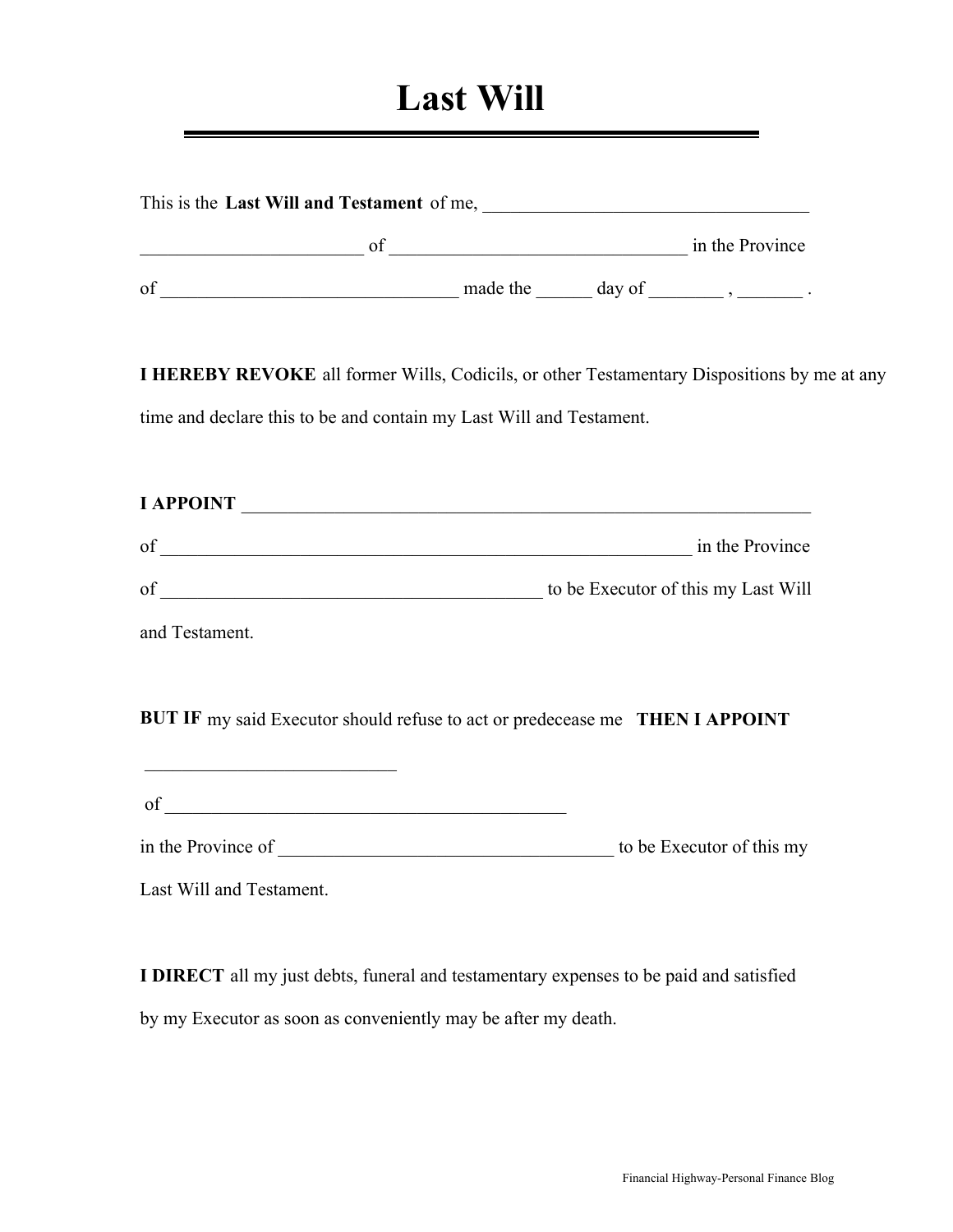| <b>I APPOINT</b>                                                            |                                             |                       |
|-----------------------------------------------------------------------------|---------------------------------------------|-----------------------|
| of                                                                          |                                             | in the Province of    |
|                                                                             | as Guardian(s) of my minor children, BUT IF |                       |
|                                                                             |                                             | should refuse to act, |
| predecease me, or die within days following my death, <b>THEN I APPOINT</b> |                                             |                       |
|                                                                             |                                             |                       |
|                                                                             | in the Province of                          |                       |
| as Guardian(s) of my minor children.                                        |                                             |                       |

I REQUEST that my Guardian(s):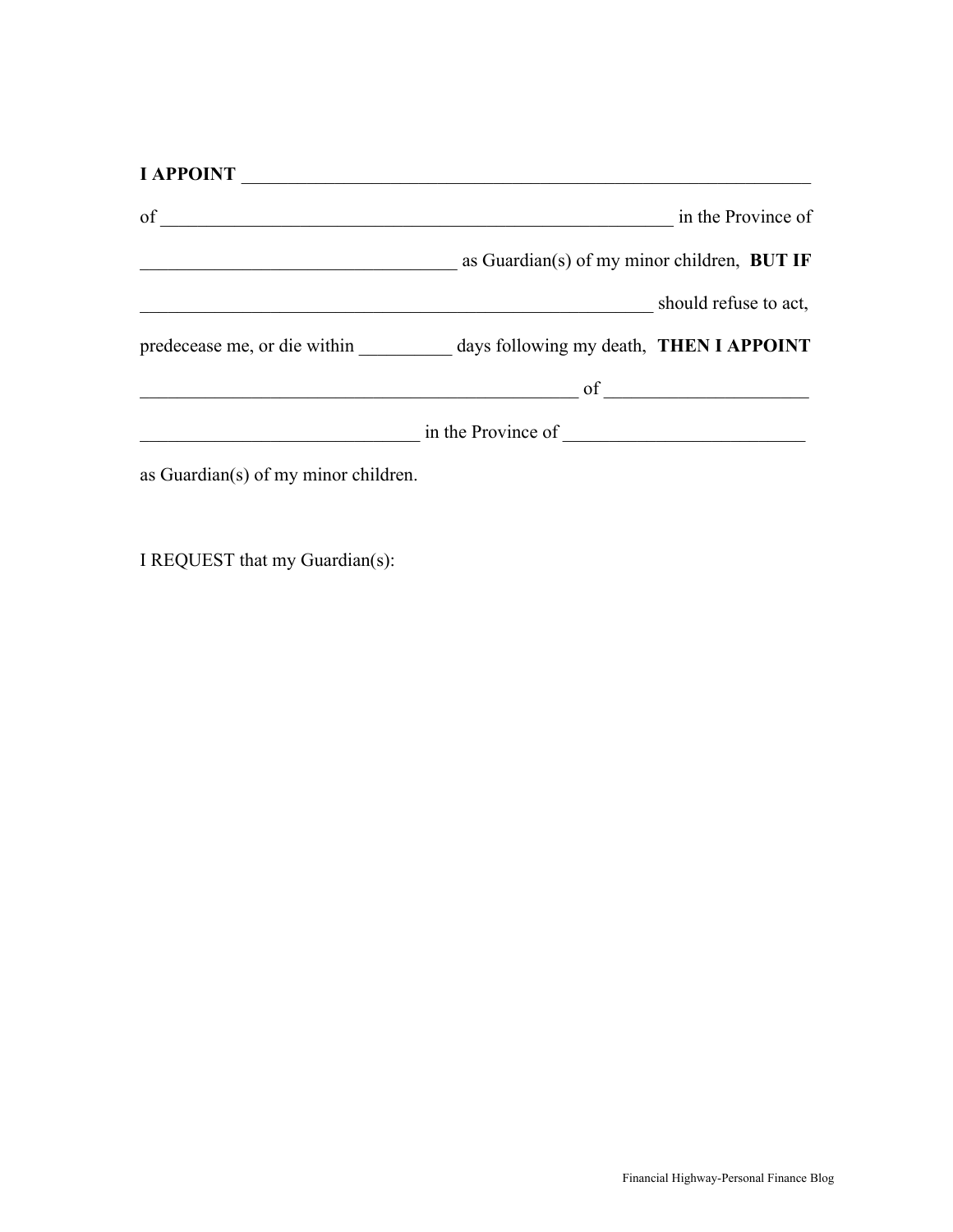IN WITNESS whereof I have set my hand the day and year written above.

 $\overline{\phantom{a}}$  , and the contract of the contract of the contract of the contract of the contract of the contract of the contract of the contract of the contract of the contract of the contract of the contract of the contrac  *(Signature)*

This page was signed and the preceding pages were initialled by the Testator and published and declared as and for his/her last Will and Testament in the presence of us both present together at the same time who at his/her request and in his/her presence and in the presence of each other have hereunto subscribed our names as witnesses.

| Name: $\frac{1}{2}$ |  |
|---------------------|--|
|                     |  |
|                     |  |
|                     |  |
| (Signature)         |  |
|                     |  |
|                     |  |
| Name: $\frac{1}{2}$ |  |
|                     |  |
|                     |  |
|                     |  |
| (Signature)         |  |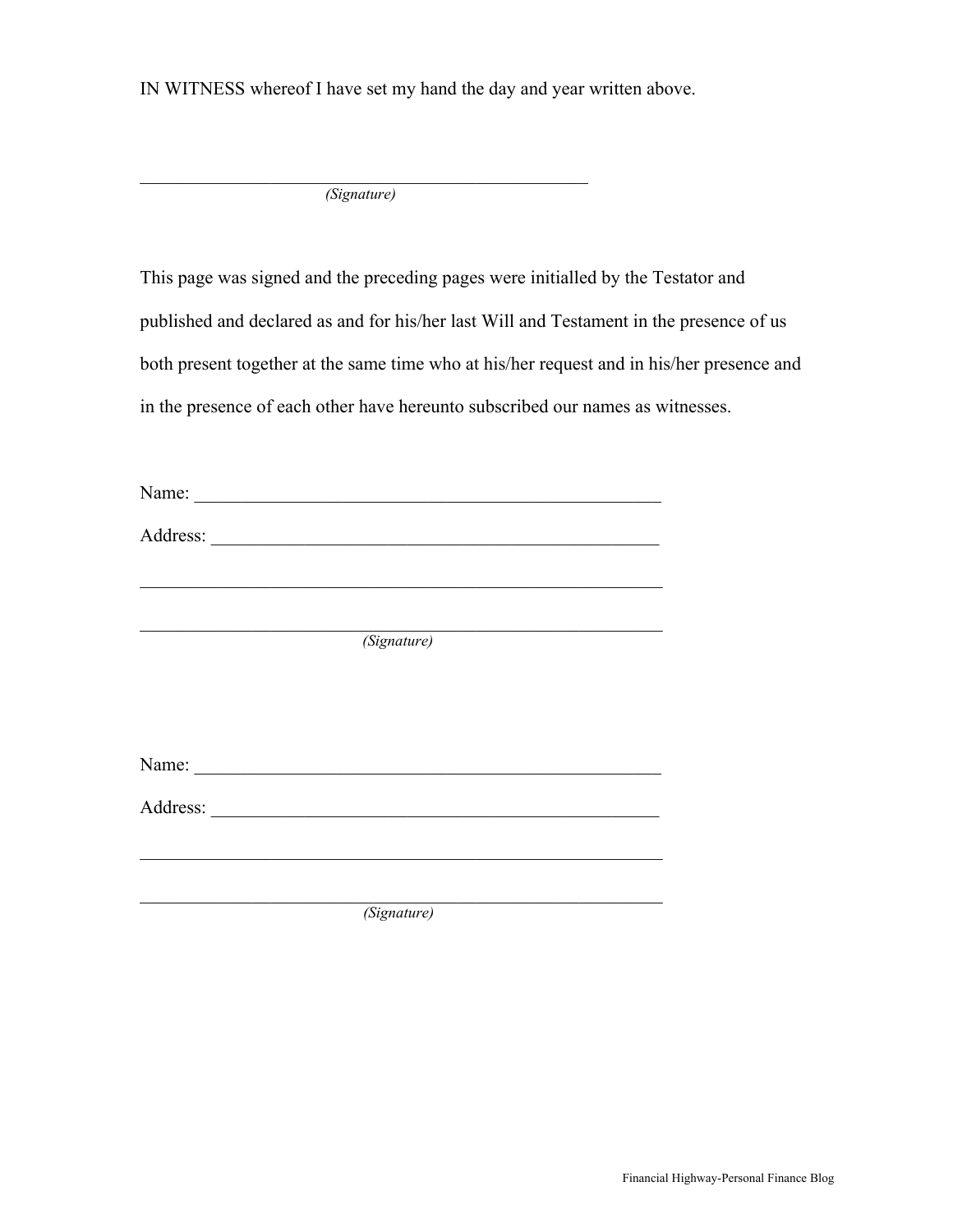I give my Executor the following **POWERS**:

**I DISTRIBUTE** my assets as such: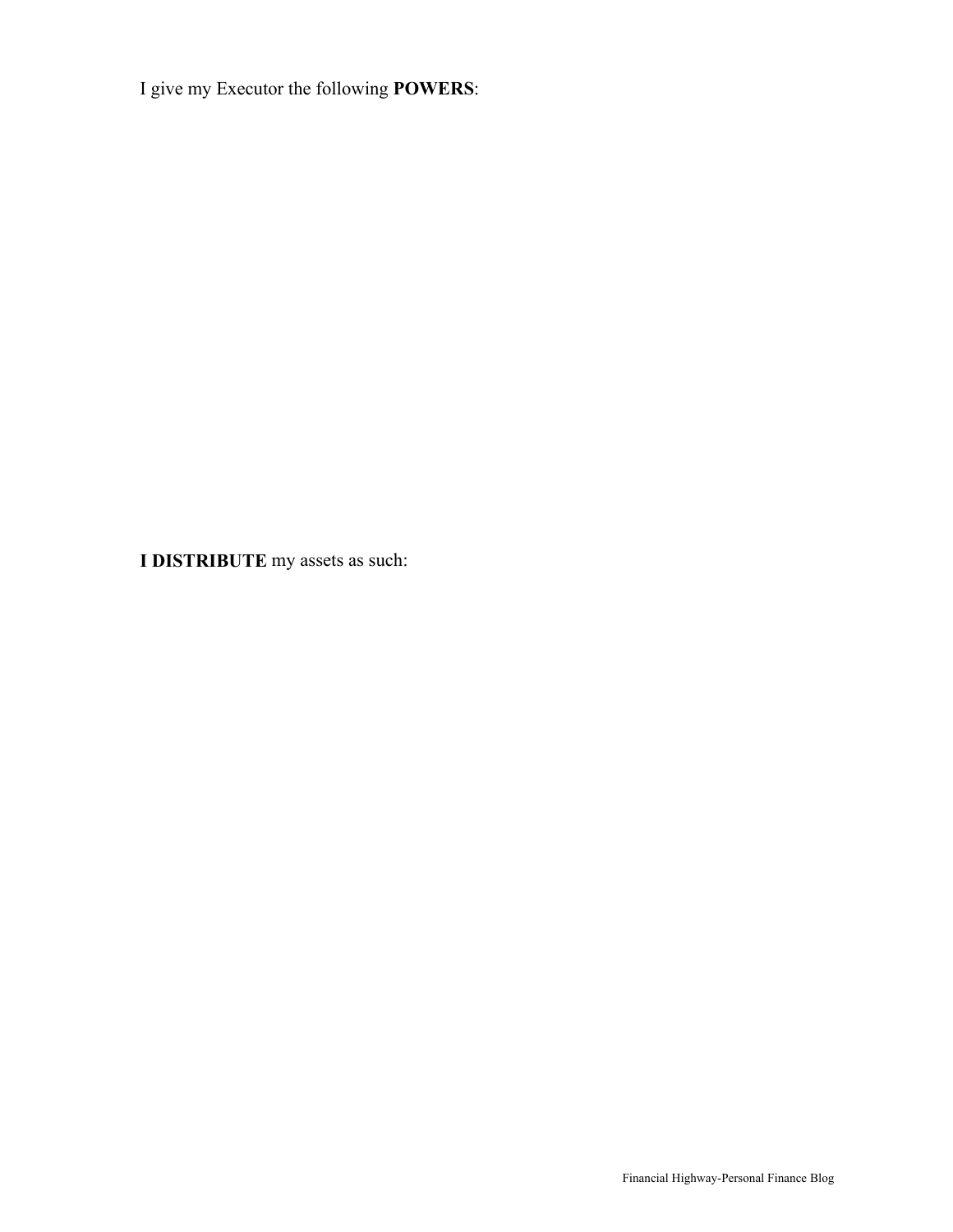#### **POWER OF ATTORNEY FOR PESONAL CARE**

This document is made with the wish that it be honoured in all provinces in Canada and is meant to fulfill the legal requisite of an **Advance Health Care Directive**, **Health Care Directive**, **Personal Directive** , **Authorization to Give Medical Consent** , **Continuing Power of Attorney for Personal Care** , and **Representation Agreement for Health Care.** 

*To my family, my physician, my cleric, my lawyer, or any medical facility or person who may become responsible for my health, welfare or affairs, let it be known that:* 

 $\_$  , and the set of the set of the set of the set of the set of the set of the set of the set of the set of the set of the set of the set of the set of the set of the set of the set of the set of the set of the set of th

This is the **Living Will and Medical Directive** of:

currently residing in the Province of

- **A. I REVOKE** all former Living Wills, Personal Directives, or Advance Medical Directives given by me at any time.
- **B.** I hereby indemnify and hold harmless my Agent and anyone who acts in good faith at the request of my Agent to fulfill my wishes expressed in this document.

#### **C. I APPOINT**

| οf |  |   |  | in the Province              |
|----|--|---|--|------------------------------|
| of |  |   |  | to be my <b>Agent</b> and to |
|    |  | . |  |                              |

make personal and health care decisions on my behalf if, and when, I no longer have the mental or physical capacity to make such decisions myself.

**D.** If my appointed Agent is unwilling or unable to act on my behalf, then I appoint the first person on the following list who is able and willing to serve as my Agent.

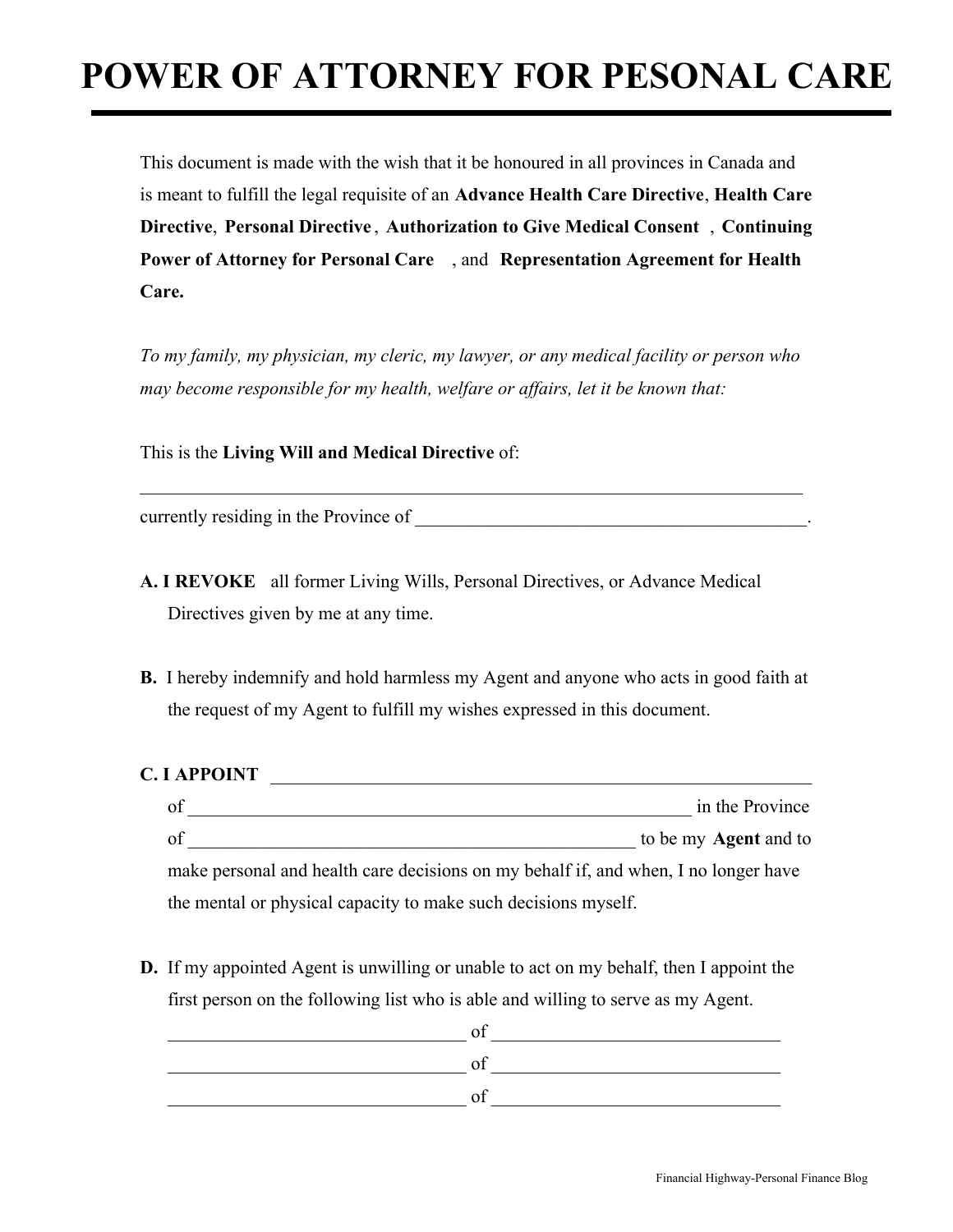- **E.** This directive will be **IN EFFECT** when, and only when, I am unable to make or communicate my own decisions by speaking, writing or gesturing.
- **F.** If my spouse has been designated as an Agent or Alternative Agent in this document and if after the making of this document my spouse and I become legally separated or divorced, any legal rights or powers granted to my spouse by this document shall be revoked.
- **G.** Any reference to Agent in this document shall also apply to an Alternative Agent.
- **H.** I grant to my Agent the absolute power and authority to make all decisions affecting my health and welfare, and request that my Agent and all to whom he/she shall give directions in these matters follow my wishes and instructions as given herein to the best of my Agent's interpretation of my wishes. In particular, but not restricted to, I grant to my Agent the power and authority to: sign documents including releases, permissions, or waivers; to review and disclose medical records; to hire and discharge caregivers; to authorize admission to or release from medical facilities; and to consent to, refuse or withdraw consent to any form of health care.
- **I.** It is **MY WISH** that should a situation arise that there is no reasonable expectation of my recovery and I am being kept alive by artificial or mechanical means, that

\_\_\_\_\_\_\_\_\_\_\_\_\_\_\_\_\_\_\_\_\_\_\_\_\_\_\_\_\_\_\_\_\_\_\_\_\_\_\_\_\_\_\_\_\_\_\_\_\_\_\_\_\_\_\_\_\_\_\_\_\_\_\_\_\_\_\_\_\_

\_\_\_\_\_\_\_\_\_\_\_\_\_\_\_\_\_\_\_\_\_\_\_\_\_\_\_\_\_\_\_\_\_\_\_\_\_\_\_\_\_\_\_\_\_\_\_\_\_\_\_\_\_\_\_\_\_\_\_\_\_\_\_\_\_\_\_\_\_

\_\_\_\_\_\_\_\_\_\_\_\_\_\_\_\_\_\_\_\_\_\_\_\_\_\_\_\_\_\_\_\_\_\_\_\_\_\_\_\_\_\_\_\_\_\_\_\_\_\_\_\_\_\_\_\_\_\_\_\_\_\_\_\_\_\_\_\_\_

\_\_\_\_\_\_\_\_\_\_\_\_\_\_\_\_\_\_\_\_\_\_\_\_\_\_\_\_\_\_\_\_\_\_\_\_\_\_\_\_\_\_\_\_\_\_\_\_\_\_\_\_\_\_\_\_\_\_\_\_\_\_\_\_\_\_\_\_\_

\_\_\_\_\_\_\_\_\_\_\_\_\_\_\_\_\_\_\_\_\_\_\_\_\_\_\_\_\_\_\_\_\_\_\_\_\_\_\_\_\_\_\_\_\_\_\_\_\_\_\_\_\_\_\_\_\_\_\_\_\_\_\_\_\_\_\_\_\_

\_\_\_\_\_\_\_\_\_\_\_\_\_\_\_\_\_\_\_\_\_\_\_\_\_\_\_\_\_\_\_\_\_\_\_\_\_\_\_\_\_\_\_\_\_\_\_\_\_\_\_\_\_\_\_\_\_\_\_\_\_\_\_\_\_\_\_\_\_

\_\_\_\_\_\_\_\_\_\_\_\_\_\_\_\_\_\_\_\_\_\_\_\_\_\_\_\_\_\_\_\_\_\_\_\_\_\_\_\_\_\_\_\_\_\_\_\_\_\_\_\_\_\_\_\_\_\_\_\_\_\_\_\_\_\_\_\_ .

**J.** If it becomes necessary to appoint a Guardian of my person then I nominate my Agent who is appointed in this document to be my Guardian.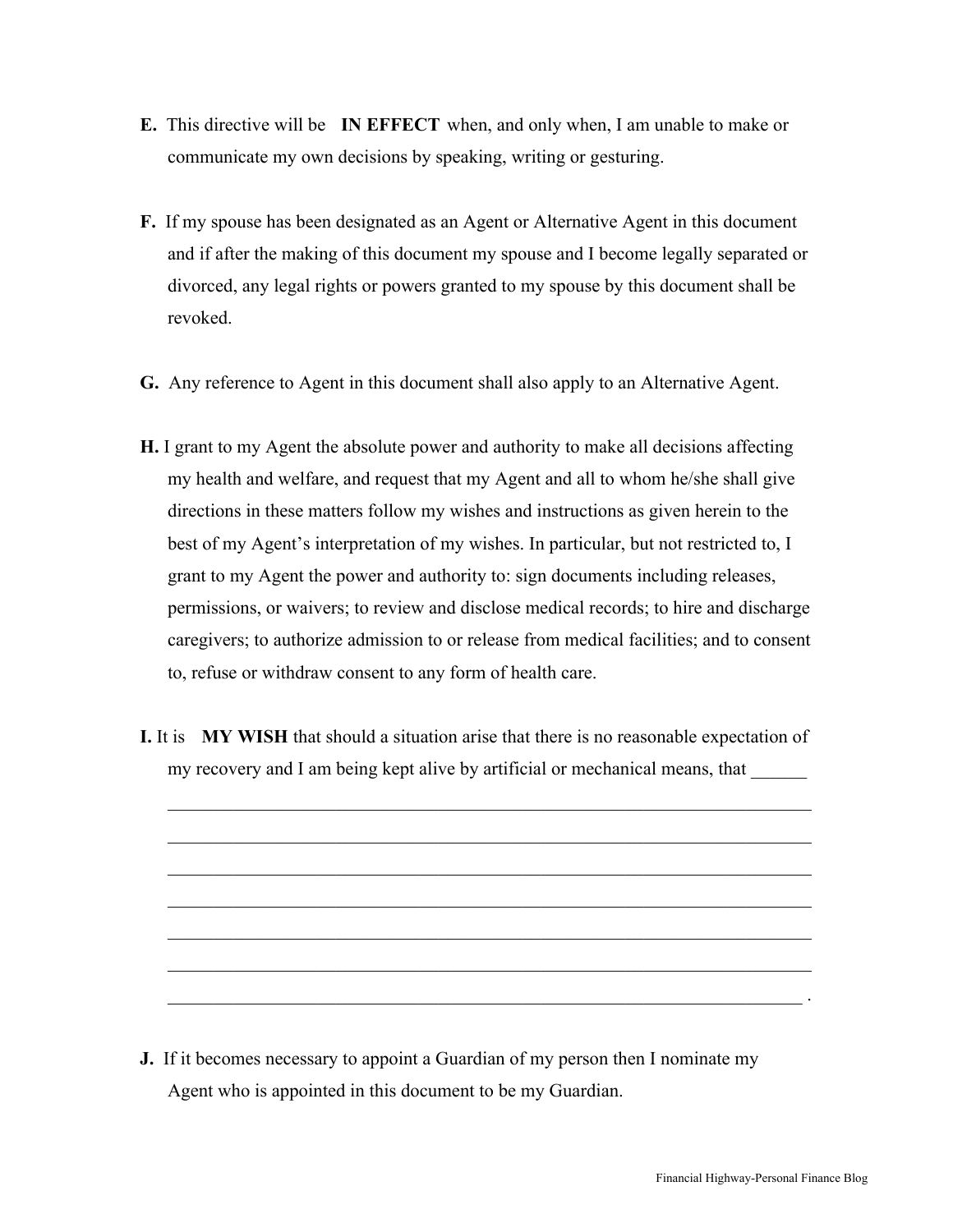I declare when signing here that I am of sound mind, and that I understand the content of this document and the power it gives to my Agent, and I declare that this document represents my wishes.

| <u> 1989 - Johann Barn, fransk politik (f. 1989)</u> |                                                                                                                      |  |
|------------------------------------------------------|----------------------------------------------------------------------------------------------------------------------|--|
|                                                      |                                                                                                                      |  |
|                                                      |                                                                                                                      |  |
|                                                      | <u> 1989 - Johann John Harry Harry Harry Harry Harry Harry Harry Harry Harry Harry Harry Harry Harry Harry Harry</u> |  |
|                                                      | (Signature)                                                                                                          |  |
| Signed in the presence of:                           |                                                                                                                      |  |
| Witness: (print)                                     |                                                                                                                      |  |
|                                                      |                                                                                                                      |  |
|                                                      |                                                                                                                      |  |
|                                                      |                                                                                                                      |  |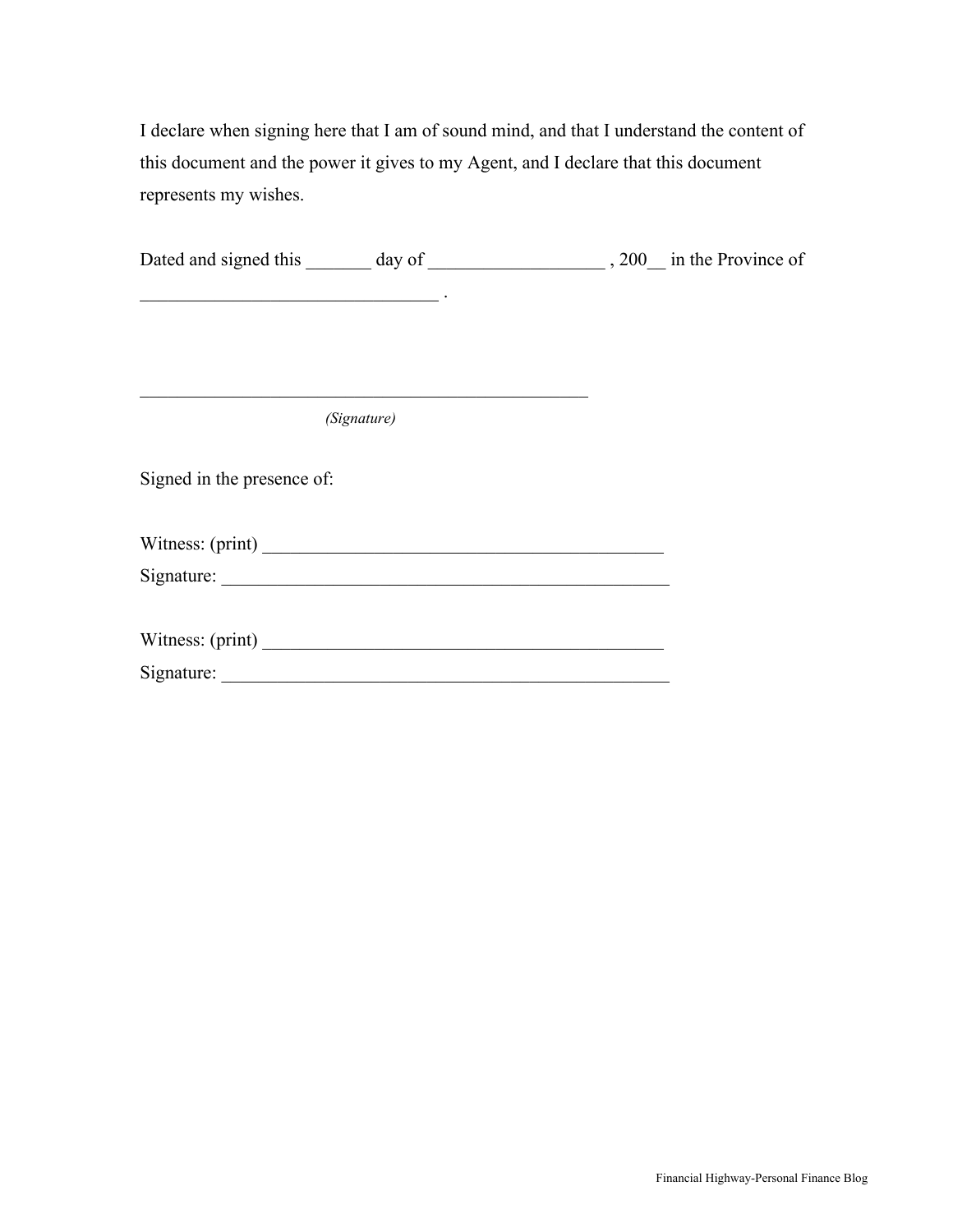#### **POWER OF ATTORNY FOR FINANCIAL MATTERS**

|              | of state:                                                                              |  |
|--------------|----------------------------------------------------------------------------------------|--|
| given by me. | <b>I HEREBY REVOKE</b> all former Powers of Attorney for Financial Matters previously  |  |
|              | I APPOINT                                                                              |  |
|              |                                                                                        |  |
|              |                                                                                        |  |
|              |                                                                                        |  |
|              |                                                                                        |  |
|              | This Power of Attorney will be EFFECTIVE                                               |  |
|              | The decision to activate this Power of Attorney shall be subject to the evaluation and |  |
|              |                                                                                        |  |